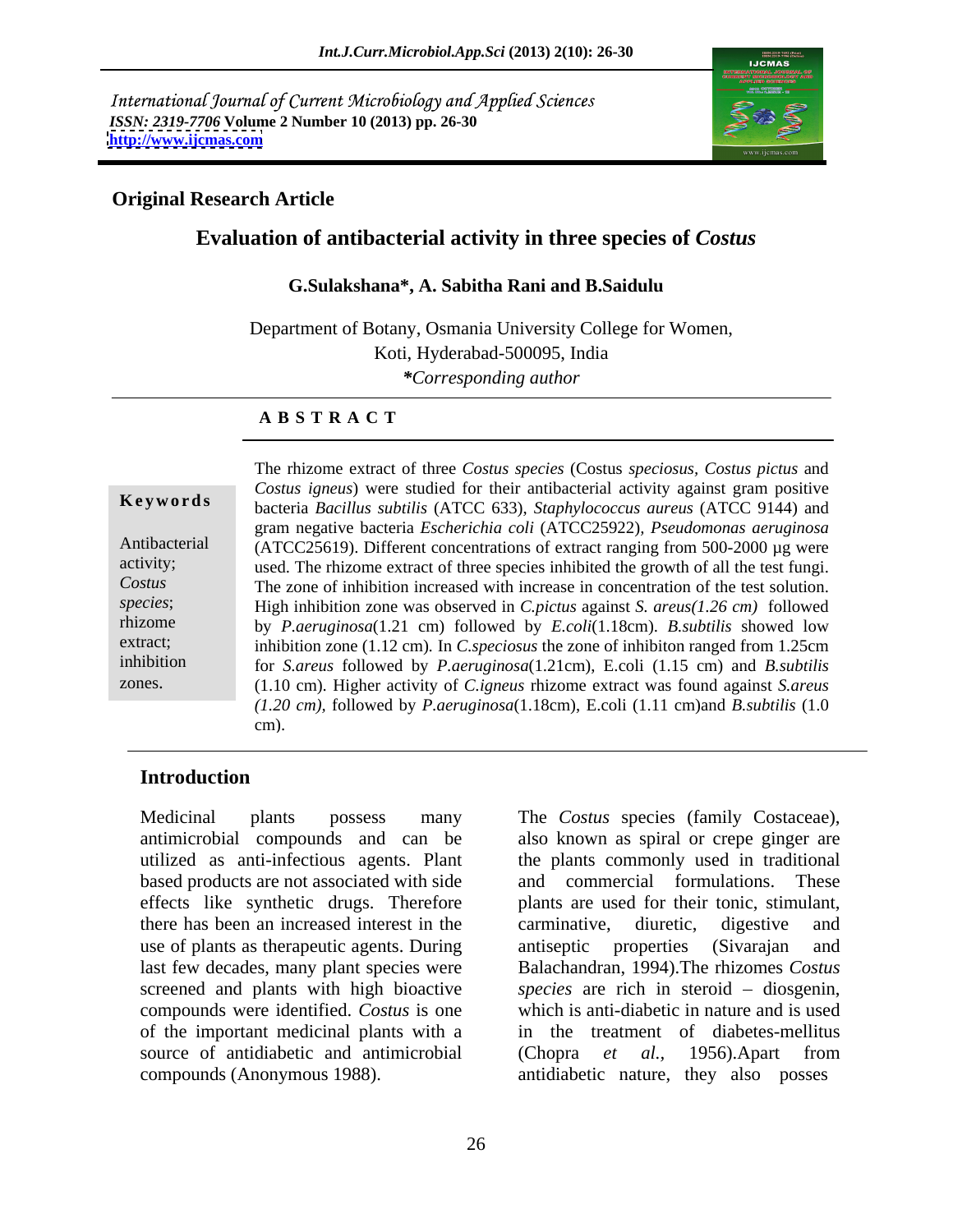antioxidant properties (Vijayalaxmi and Sarada, 2008). In the present study,

different species of *Costus* i.e, *C*. **a** *a* control. *speciosus, C.pictus* and *C.igneus*. The air dried and powered rhizomes (500 g) were<br> **Minimum inhibitory**concentration extracted with petroleum ether for 3-4 (MIC) Test hours at  $60 - 80^{\circ}$ C in a Soxhlet apparatus. Different concentrations of plants extracts were evaluated for its antibacterial method. Different concentrations (2.0)

Four test organisms, *Bacilus subtilis* (ATCC 633), *Staphylococcus aureus aeruginosa* (ATCC25619) where obtained from IICT, Hyderabad. Cultures of test organisms were maintained on nutrient received agar slants and sub-cultured in petridishes

The readymade medium (Hi-media, 23g) was suspended in distilled water (1000ml) and heated to boiling until it dissolved completely. The medium and petridishes were autoclaved at 15 Psi for 20 min.<br>Results and Discussion Stock solutions were prepared by **EXISTING AND DESCUSSION** dissolving plant extract in DMSO  $(\text{dimethyl} \quad \text{subboxed})$  and different  $(\text{S00 2000})$  of the extreme concentrations were made (50-2000µg).

employed for testing antibacterial activity

antimicrobial (Asolkar, 1992) and of plant extract .The medium was poured antibacterial activity of three species of solidify. These petridishes were inoculated *Costus* (*C.speciosus*, *C.pictus* and with 0.5 ml of 24 hrs old cultures of test *C.igneus*) was evaluated *in vitro* using organisms. After inoculation, cups were agar cup bioassay**.** . scooped out with 7mm sterile cork borer **Materials and Methods** To each cup different concentrations of **Plant material Plant material Example 2** Cone inhibition was also studied for The rhizomes were collected from three  $\qquad$  nenicillin G (Table: 2) DMSO was used as into petridishes under aseptic conditions in a laminar flow chamber and left to and the lids of the dishes were replaced test solutions (50-2000µg)were added. standard antibiotics, streptomycin and penicillin G (Table: 2).DMSO was used as a control.

## **Minimum inhibitory concentration (MIC) Test**

activity. 1.0, 0.5, 0.25, 0.125, 0.0625, 0.0312, **Test organisms** extract were prepared in 1ml working (ATCC 9144), *Escherichia coli (*ATCC25922) and *Pseudomonas*  MIC test was performed by broth dilution method. Different concentrations (2.0 0.0156,or 0.0078 mg/ml) of rhizome solution of extract(2mg/ml)was added to the test tube 1, containing 1ml of nutrient broth .After thorough mixing , 1ml of solution was transferred to second test tube and the process was continued for succeeding transfers. The last test tube received no test solution and served as control.

prior to testing. For both tests, culture was kept in an incubator at  $26^{\circ}$  and results were c and results were observed after 24 h and 3-4 replicates were maintained for each treatment.

# **Results and Discussion**

**Bio assay** and the concentrations from  $\frac{1}{2}$  July 1.1 and  $\frac{1}{2}$  are concentrations from  $\frac{1}{2}$   $\frac{1}{2}$  and  $\frac{1}{2}$  and  $\frac{1}{2}$  and  $\frac{1}{2}$  and  $\frac{1}{2}$  and  $\frac{1}{2}$  and  $\frac{1}{2}$  and  $\frac{1}{2}$  and  $\frac$ Agar cup bioassay (Linday, 1962) was the test organisms. Below and beyond this The antimicrobial activity at different concentrations  $(500-2000\mu g)$  of the extract of *Costus species* is tabulated in table-1. The concentrations from 500 $\mu$ g-2000 $\mu$ g exhibited antimicrobial activity against all concentration activity was not seen. The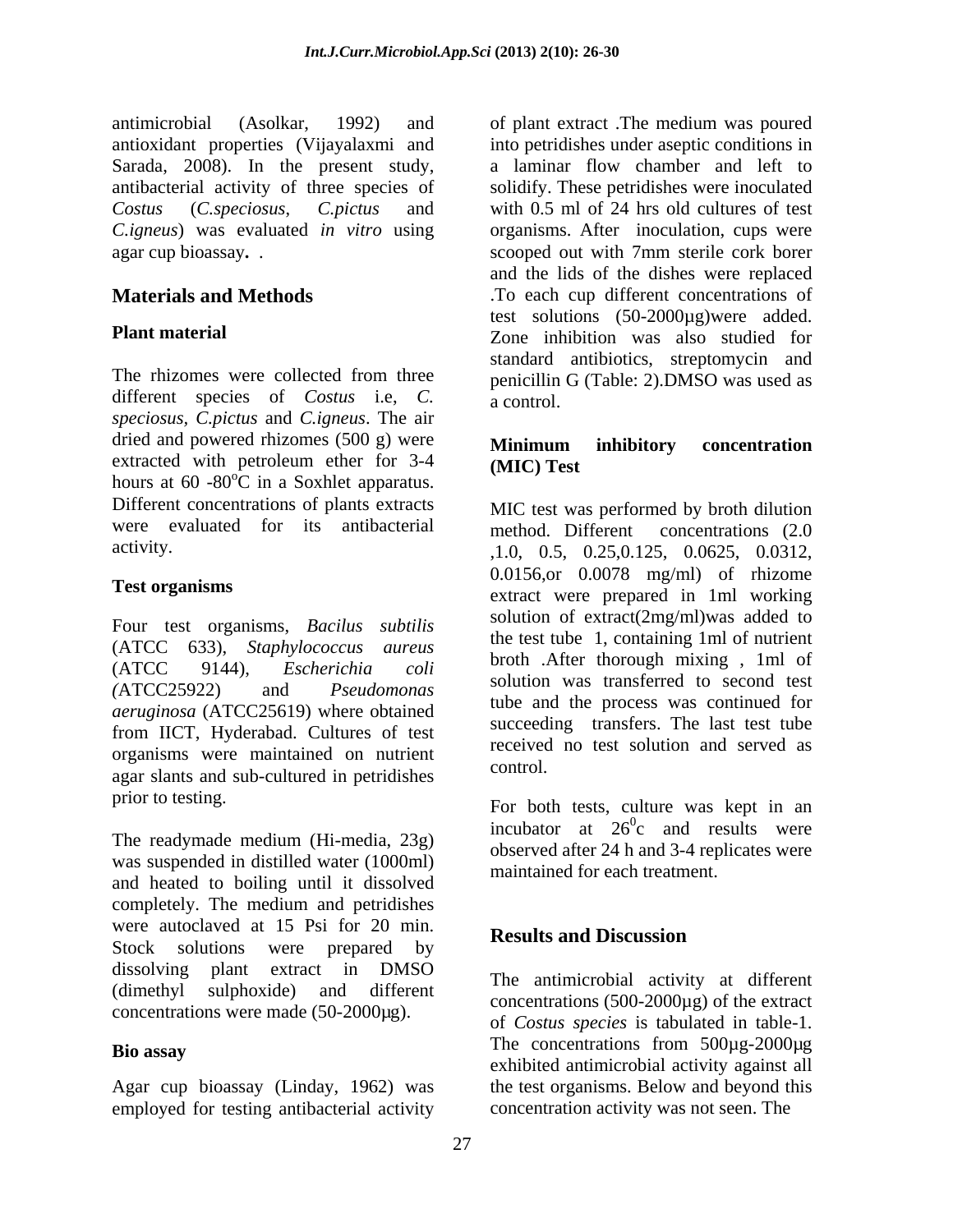|                      | Zone of inhibition in cms |                      |      |                    |                                |                                                                     |      |      |      |
|----------------------|---------------------------|----------------------|------|--------------------|--------------------------------|---------------------------------------------------------------------|------|------|------|
| Test bacteria        |                           |                      |      |                    | Concentration of extract in µg |                                                                     |      |      |      |
|                      | 500                       |                      | 700  | 1000               | 1200                           | 1400                                                                | 1600 | 1800 | 2000 |
|                      |                           |                      |      |                    | Activity of <i>C.speciosus</i> |                                                                     |      |      |      |
| E. coli              |                           |                      | 0.18 | $\vert 0.4 \vert$  | 0.56                           | $\begin{array}{ c c c c c } \hline 0.74 & 0.9 \ \hline \end{array}$ |      | 0.95 | 1.15 |
| P. aeruginosa        | 0.25                      |                      | 0.39 | 0.56               | 0.65                           | 1.13                                                                | 1.14 | 1.18 | 1.21 |
| <i>B.subtilis</i>    | 0.18                      |                      | 0.25 | 0.38               | 0.4                            | 0.58                                                                | 0.74 | 0.8  | 1.1  |
| S.areus              | 0.25                      |                      | 0.4  | 0.45               | 0.72                           | 1.04                                                                | 1.21 | 1.24 | 1.25 |
|                      |                           |                      |      |                    |                                | Activity of <i>C.igneus</i>                                         |      |      |      |
| E.coli               |                           | $---$                | 0.17 | $\vert 0.39 \vert$ | 0.52                           | $\boxed{0.6}$                                                       | 0.78 | 0.92 | 1.11 |
| P.aeruginosa         | 0.2                       |                      | 0.22 | $\vert 0.48 \vert$ | 0.64                           | 0.75                                                                | 0.89 | 1.1  | 1.18 |
| $B.$ <i>subtilis</i> | 0.17                      |                      | 0.21 | 0.28               | 0.56                           | 0.62                                                                | 0.83 | 0.97 |      |
| S.areus              | 0.19                      |                      | 0.23 | 0.41               | 0.53                           | 0.69                                                                | 0.85 | 1.05 | 1.2  |
|                      |                           |                      |      |                    |                                | Activity of <i>C.pictus</i>                                         |      |      |      |
| E.coli               |                           |                      | 0.46 | 0.53               | $\vert 0.53 \vert$             | 0.66                                                                | 0.78 | 0.85 | 1.18 |
| P.aeruginosa         |                           | $\sim$ $\sim$ $\sim$ | 0.21 | 0.24               | $\vert 0.65 \vert$             | 0.74                                                                | 0.84 | 1.08 | 1.21 |
| <i>B.subtilis</i>    | 0.18                      |                      | 0.21 | 0.38               | 0.55                           | 0.63                                                                | 0.81 | 0.94 | 1.12 |
| S.areus              | 0.2                       |                      | 0.25 | $\boxed{0.41}$     | $\boxed{0.54}$                 | 0.69                                                                | 0.79 | 1.12 | 1.26 |
|                      |                           |                      |      |                    |                                |                                                                     |      |      |      |
|                      |                           |                      |      |                    |                                |                                                                     |      |      |      |
|                      |                           |                      |      |                    |                                |                                                                     |      |      |      |
|                      |                           |                      |      |                    |                                |                                                                     |      |      |      |

# **Table.1** Antibacterial activity of rhizome extracts of *Costus* species*.*

## **Table.2** Activity of antibiotics

| Concentration in      | Zone of inhibition in cms |              |                                   |            |  |
|-----------------------|---------------------------|--------------|-----------------------------------|------------|--|
| $\mu$ g               | E.coli                    | P.aeruginosa | $\mid$ B.subtilis $\mid$ S.aureus |            |  |
| Penicillin G (100)    | ———                       | ----         | 1.0                               | $\sim$ . 1 |  |
| Streptomycin<br>(100) |                           | $2.9$ 3.4    | ----                              | -----      |  |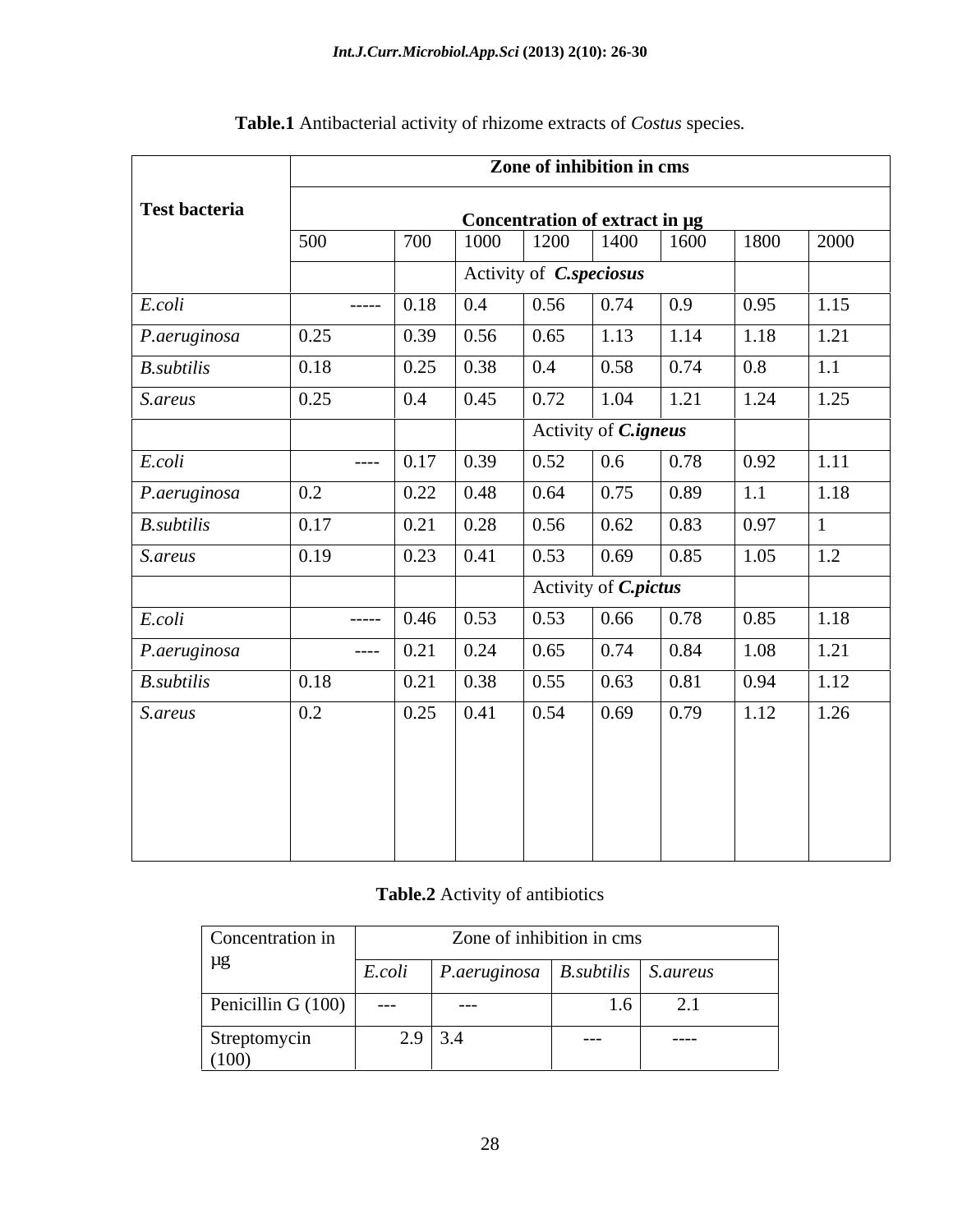zone of inhibition increased with bacteria (Shagufta Naz *et al .,* 2010), concentration from 500-2000µg of test rhizome extract of Acorus ( sabita *et al.,* solution. 2000µg concentration showed 2003), leaf extract of *Mikania triangularis* maximum activity on all the test (Cruz *et al.,*1996), root and leaf extract of organisms. **Example 20** organisms. With a some idea of the solution of the solution of the solution of the solution of the solution of the solution of the solution of the solution of the solution of the solution of the sol

The minimum inhibitory concentration (MIC) test was done by broth dilution In the present study has shown that the method to know the lowest concentration rhizome extract of three *Costus* species of extract required for complete inhibition has a potent antibacterial property. Hence, of bacterial growth. The rhizome extract of there is possibility of developing these *C.igneus* and *C.speciosus* exhibited MIC of 0.25mg /ml *for P.aeruginosa, B.subtilis,* further studies are needed for isolation and *S.aureus* and 0.5mg/ml for *E.coli*. Whereas MIC of 0.25mg /ml *for B.subtilis, S.aureus* and 0.5mg/ml for *E.coli* , *P.aeruginosa* was exhibited by *C.pictus.*  All the four organisms tested were Ahmad, I., and Beg, A.Z. 2001. sensitive to the test solution. However the **Antimicrobial** and **phytochemical** sensitivity varied among them. High inhibition zones were observed in *S.aureus* against multi-drug resistant human *(*1.26 cm) followed by *P.aeruginosa* (1.21 pathogens. J. Ethnopharmacol. 74: cm) followed by *E.coli* (1.18cm). *B.subtilis* showed low inhibition zone (1.12 cm) in *C.pictus.*

In *C.speciosus* the zone of inhibition Arjun Nagaranjan. ,Udhaya Arivalagan ranged from 1.25cm for *S.areus* followed by *P.aeruginosa* (1.21cm*), E.coli* (1.15 cm) and *B.subtilis* (1.10 cm). Higher activity of *C.igneus* rhizome extract was *igneus* on clinically important found against *S.aureus* (1.20 cm*),*  followed by *P.aeruginosa* (1.18cm), *E.coli* (1.11 cm) and *B.subtilis* (1.0 cm).

Similar work on antibacterial studies using root extract of *C.igneus* on *P.aeruginosa, Klebsiella pneumonia, Proteus vulgaris* and *Salmonella* sp. was reported (Arjun Nagaranjan *et al*., 2011).Studies on antimicrobial activities of different Chopra, R.N., S.L. Nayer medicinal plants has been reported worldwide by many workers (Samy, 2005; The Indian medicinal plants. CSIR Palombo & Semple, 2001; Ahmad *et al.*, publication and information 2001). Antibacterial activity of *Curcuma* 

Withania somnifera (Mahesh and Satish,2008) have been reported.

plants as a source of herbal antibiotic and purification of bioactive constituent.

# **References**

- Ahmad, I., and Antimicrobial and phytochemical studies on 45 Indian medicinal plants 113-123
- Anonymus., 1988. Wealth of India Vol. 2. Publication and information Directorate CSIR. New Delhi.
- and Rajaguru, P. 2011.*In vitro* root induction and studies on antibacterial activity of root extract of *Costus igneus* on clinically important pathogens. J.Microbiol. Biotechnol. Res. 1(4):67-76.
- Asolkar,L.V., K.K. Kakkar and Chakre,O.J.1992. second supplement to Glossary of Indian medicinal plants with active principles. PartI(A- K).(1965-81).Publications and information Directorate(CSIR).New Delhi. pp.414.
- Chopra,R.N., S.L. Nayer andChopra,I.C.1956. Glossary of Indian medicinal plants. CSIR publication and information Directorate. New Delhi.
- *longa* varieties against different strains of Cruz, F.G., N.F. Roque, A.M. Giesbrecht